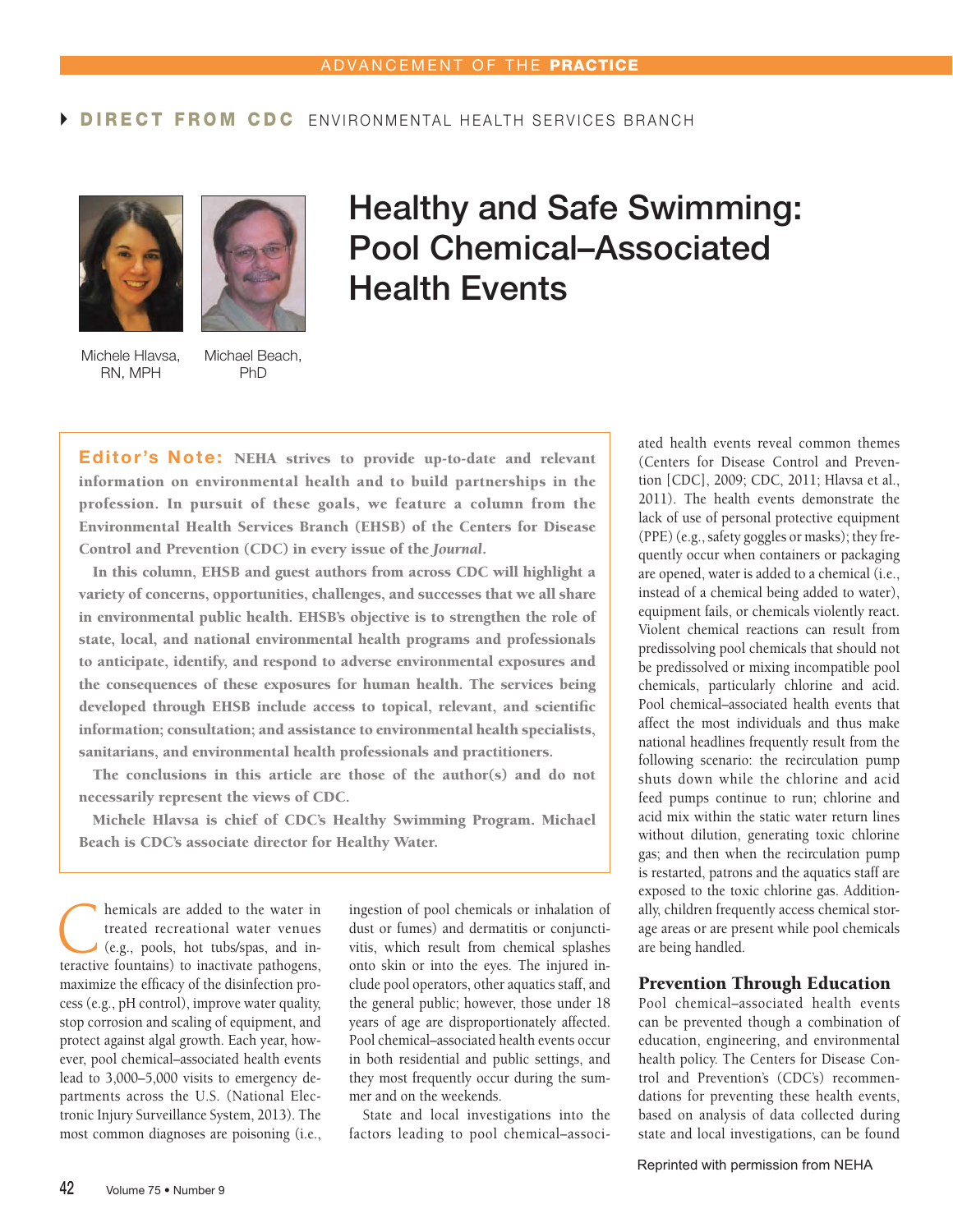# FIGURE **1**

### **Free Pool Chemical Safety Posters Available in English and Spanish**



Print your own or order laminated copies at www.cdc.gov/healthywater/swimming/resources/posters.html#chemical.

at www.cdc.gov/healthywater/swimming/ pools/preventing-pool-chemical-injuries. html. A public-private partnership has resulted in the development of health education resources that focus on prevention and target pool operators and residential pool owners. CDC's Healthy Swimming Program, the Agency for Toxic Substances and Disease Registry's National Toxic Substances Incidents Program (NTSIP), and the American Chemistry Council (ACC) collaborated on the evaluation of a CDC pool chemical safety poster. Based on the evaluation, two

new posters were developed, one on safe storage and the other on safe use; both are written in English and Spanish. Thanks to the generous financial support of ACC, CDC printed and laminated approximately 54,000 copies of the two posters (Figure 1). They can be ordered for free at www.cdc. gov/healthywater/swimming/resources/posters.html#chemical. At the state level, our colleagues in New York, an NTSIP site, have also created pool chemical safety fact sheets, which are available at www.health.ny.gov/ environmental/chemicals/pool\_chems/.

### Prevention Through Engineering and Environmental Health Policy: The Model Aquatic Health Code (MAHC) in Action

Pool chemical–associated health events can also be prevented by combining engineering features with environmental health policy. Since 2007, CDC and New York State have spearheaded a national multistakeholder (e.g., the aquatics sector) effort to create the MAHC (www.cdc.gov/MAHC). The MAHC is intended to help local and state agencies incorporate science-based practices into pool